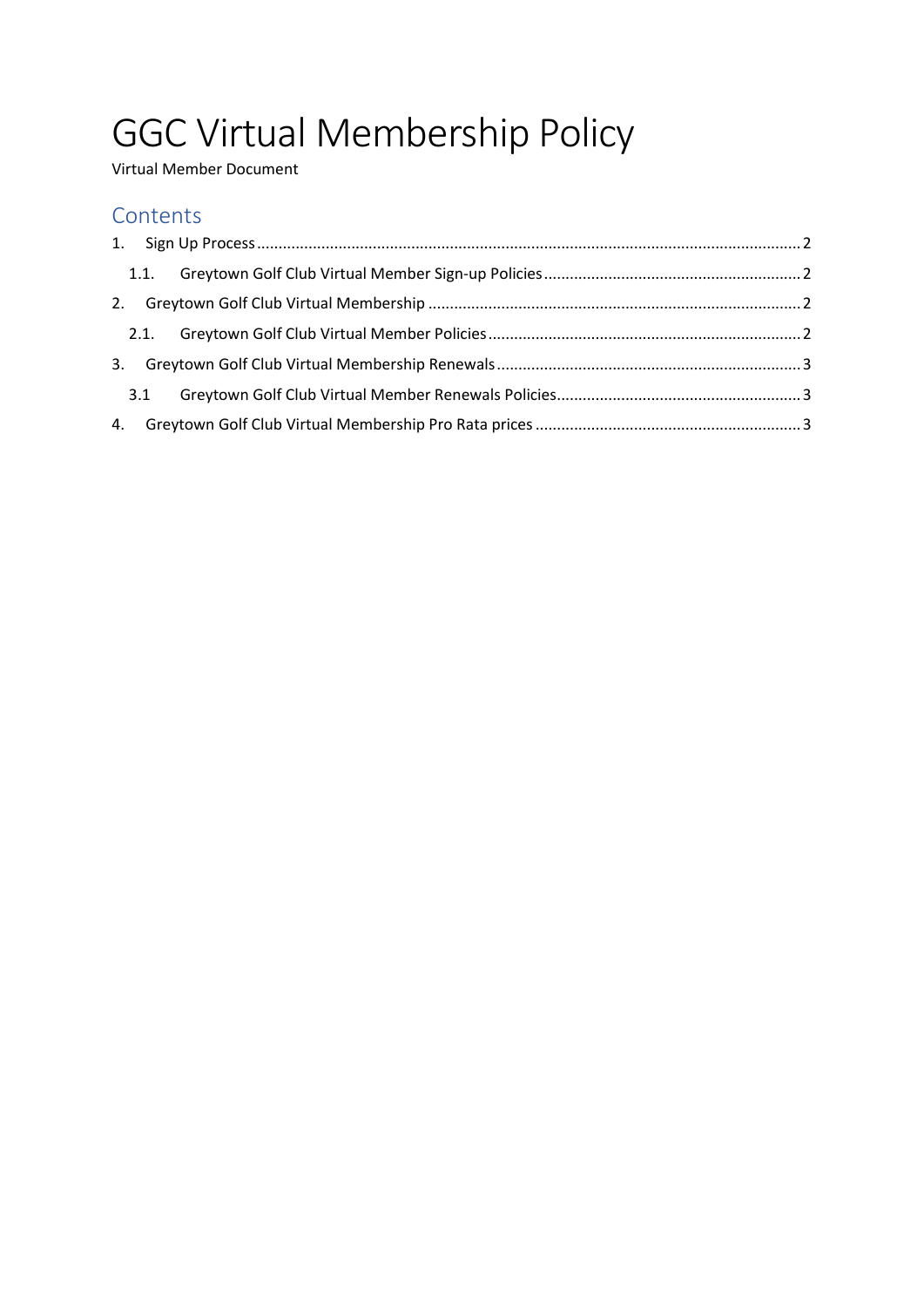# <span id="page-1-0"></span>1. Sign Up Process

### <span id="page-1-1"></span>1.1. Greytown Golf Club Virtual Member Sign-up Policies

- 1.1.1 Golfers wishing to register for a Virtual Membership will be expected to pay upfront before their registration is processed.
- 1.1.2 Golfers who sign up during a calendar month will receive their Affiliation & Handicap Card at the beginning of the subsequent calendar month, once their payment has been processed.
- 1.1.3 Golfers who sign up during a calendar month will be expected to pay the relative Pro Rata Greytown Golf Virtual Membership as stipulated for the upcoming calendar Month
	- a) i.e. if you sign up in May, you will Pay June's Price & only receive your Affiliation & Handicap on the  $1<sup>st</sup>$  of June
	- b) Should Golfers desperately wish to be registered immediately at the time of their application they may request so and will be expected to pay the full amount required for the month they are signing up in, regardless of the date of the month at which they sign-up. This is up to the Golfers discretion.
- 1.1.4 Once a Virtual Member has paid their Annual Virtual Membership the amount will not be refunded & the Golfer must see the year out as an Affiliated Golfer with a registered Golf Handicap.

# <span id="page-1-2"></span>2. Greytown Golf Club Virtual Membership

#### <span id="page-1-3"></span>2.1. Greytown Golf Club Virtual Member Policies

- 2.2.1 Once a Golfer has A) filled in their Virtual Membership Application Form and B) Paid the necessary Fee to sign up as a Virtual Member (VM) in that month the Greytown Golf Club (GGC) is responsible for Registering said Golfer with SAGA and issuing the Golfer's Official Handicap Card.
- 2.2.2 The registration process should not take longer than five working days.
	- a) Once a VM has submitted their application & payment, their application will be processed within five working days by the GGC and their Official Handicap card will be ordered.
		- a. Once SAGA has approved the Registration a picture of the VMs Handicap Card will be sent to the Greytown Golf Club, who will immediately forward the picture to the registered VM.
		- b. VMs can start logging their golf rounds immediately using the picture & Registered Golf Number.
	- b) The actual, physical Official Handicap Card Should take 2-3 weeks to courier to the GGC.
	- c) From there the card will be shipped to the postal address indicated by the VM, taking between 3 to 5 days.
- 2.2.3 No Refunds will be granted during the registration process nor once it is complete.
- 2.2.4 Golfers must submit five scorecards to activate/calibrate their Official Handicap. This process can be facilitated in one of two ways.
	- a) Upon submitting their Virtual Membership Application to the Greytown Golf Club, golfers may digitally submit five score cards to the GGC along with their application. These scorecards will be processed by the GGC along with the VMs registration & as such the VMs Official Handicap will be activated at the same time as their handicap card is issued by SAGA.
	- b) Golfers may wait to be issued their handicap card before proceeding to log five rounds in the HNA Golfing Application. Golfers who choose this option will be expected to play their first five rounds off an handicap of 36.